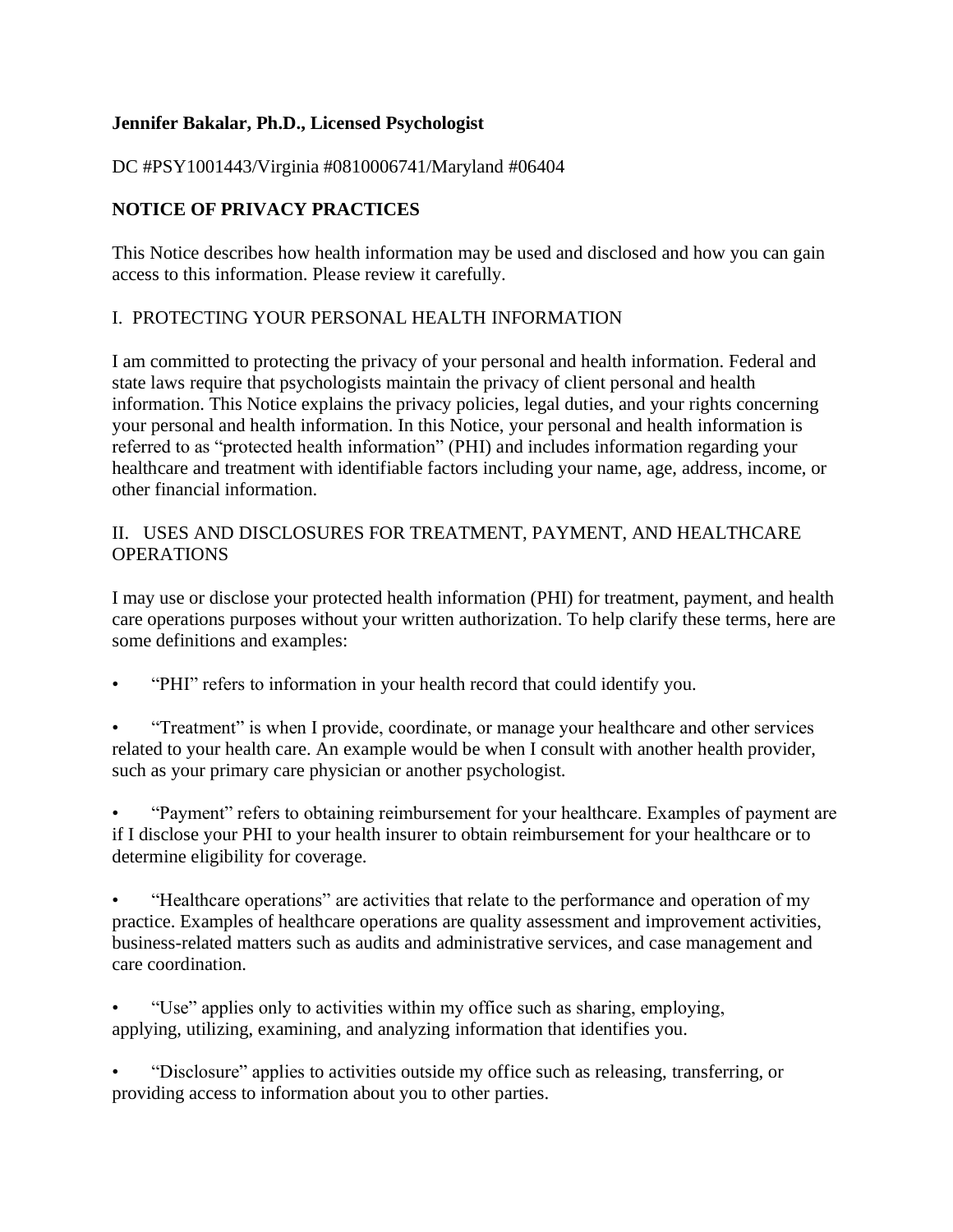• "Authorization" is your written permission to disclose confidential mental health information. All authorizations to disclose must be on a specific legally required form.

# III. OTHER USES AND DISCLOSURES REQUIRING AUTHORIZATION

I may use or disclose PHI for purposes outside of treatment, payment, or healthcare operations when your appropriate authorization is obtained. In those instances, I will obtain an authorization from you before releasing this information. I will also need to obtain an authorization before releasing your Psychotherapy Notes. "Psychotherapy Notes" refers to documentation that I may create about our conversations during a private individual, group, joint, or family counseling sessions, which is kept separate from the rest of your record. These notes are given a greater degree of protection than PHI.

You may revoke all such authorizations (of PHI and/or Psychotherapy Notes) at any time, provided each revocation is in writing. You may not revoke an authorization to the extent that: (1) I have relied on that authorization; or (2) if the authorization was obtained as a condition of obtaining insurance coverage; law provides the insurer the right to contest the claim under this policy.

# IV. USES AND DISCLOSURES WITHOUT AUTHORIZATION

Certain uses and disclosures do not require authorization. I may disclose PHI without your consent or authorization in the following circumstances:

1. Child Abuse: If I know or have reasonable cause to suspect that a child known to me in my professional capacity has been or is in immediate danger of being mentally, physically, or sexual abused, exploited, or neglected, I must immediately report this belief to the appropriate authorities.

2. Adult and Domestic Abuse: If I believe that a vulnerable adult is in need of protective services because of abuse or neglect by another person, I must immediately report this belief to the appropriate authorities.

3. Health Oversight Activities: If a Board of Psychology is investigating my practice or me, I may be required to disclose PHI to the Board.

4. Judicial and Administrative Proceedings: If you are involved in a court proceeding and a request is made for information about the professional services I provided you and/or the records thereof, such information is privileged under the law, and I will not release information without written authorization by you or your legally appointed representative or a court order. The privilege does not apply when you are being evaluated for a third party or where the evaluation is court ordered. You will be informed in advance if this is the case.

5. Serious Threat to Health or Safety: If I believe disclosure of PHI is necessary to protect you or another individual from a substantial risk of imminent and serious physical injury, I may disclose PHI to the appropriate individuals.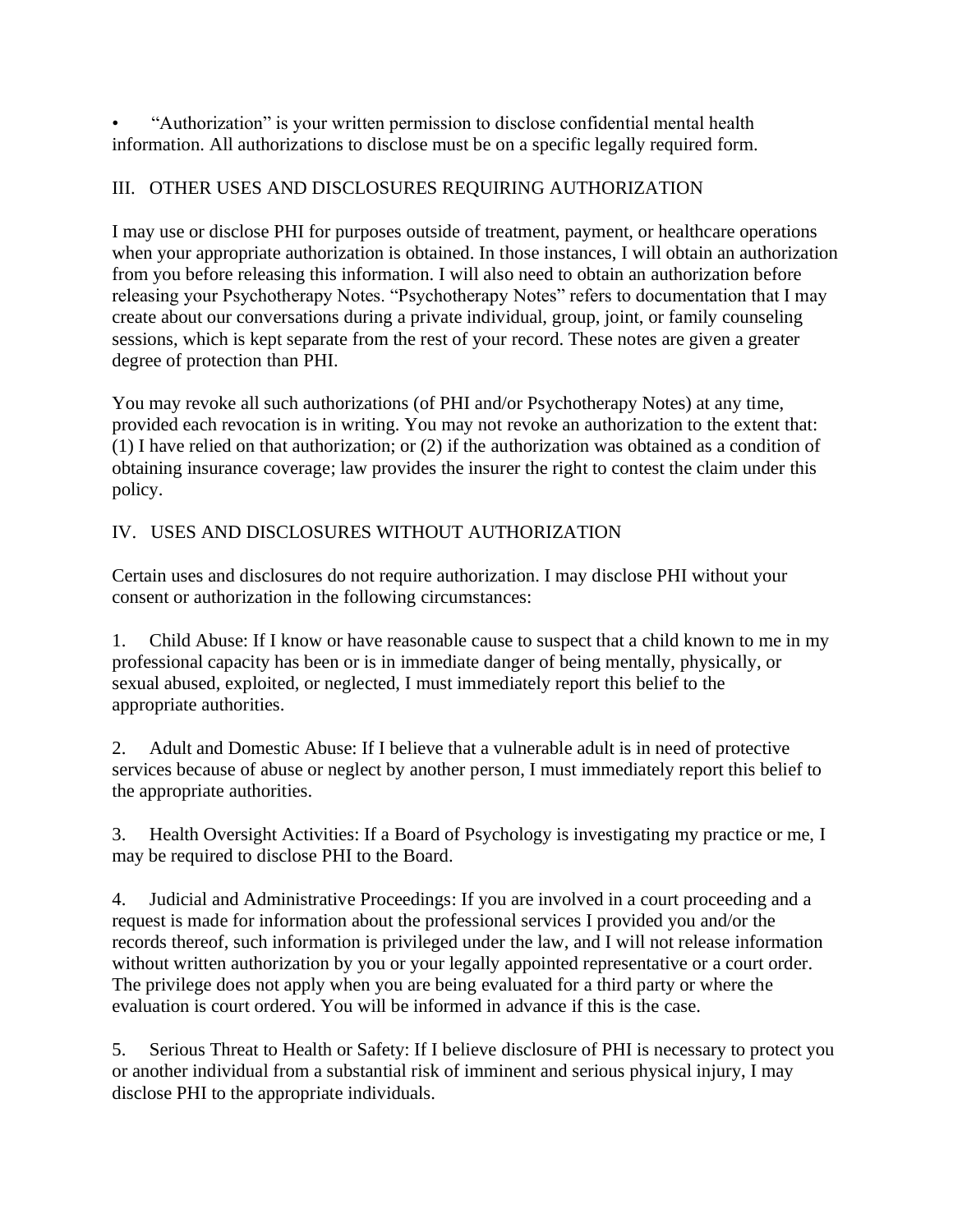6. Worker's Compensation: If I am treating you for Worker's Compensation purposes, although my preference is to obtain an Authorization from you, I may provide your PHI in order to comply with workers' compensation laws.

## V. PATIENT'S RIGHTS

1. Right to Request Restrictions: You have the right to request restrictions on certain uses and disclosures of PHI. However, I am not required to agree to a restriction you request.

2. Right to Receive Confidential Communications by Alternative Means and at Alternative Locations: You have the right to request and receive confidential communications of PHI by alternative means and at alternative locations. For example, you may not want a family member to know that you are seeing me. At your request, I will send your bills to another address.

3. Right to Inspect and Copy: You have the right to inspect or obtain a copy (or both) of PHI in my mental health and billing records used to make decision about you for as long as the PHI is maintained in the record. I may deny your access to PHI under certain circumstances, but in some cases you may have this decision reviewed. You may be denied access to Psychotherapy Notes if I believe that a limitation of access is necessary to protect you from a substantial risk of imminent psychological impairment or to protect you or another individual from a substantial risk of imminent and serious physical injury. I will notify you or your representative if I do not grant complete access. At your request, I will discuss with you the details of the request and denial process.

4. Right to Amend: You have the right to request an amendment of PHI for as long as the PHI is maintained in the record. I may deny your request. At your request, I will discuss with you the details of the amendment process.

5. Right to an Accounting: You generally have the right to receive an accounting of disclosures of PHI. At your request, I will discuss with you the details of the accounting process.

6. Right to a Paper Copy: You have the right to obtain a paper copy of the notice from me upon request, even if you agreed to receive this notice electronically.

# VI. PSYCHOLOGIST'S DUTIES

I am requested by law to maintain the privacy of PHI and to provide you with a notice of my legal duties and privacy practices with respect to PHI.

• I reserve the right to change the privacy policies described in this notice. Unless I notify you of such changes, however, I am required to abide by the terms currently in effect.

I reserve the right to change the terms of this notice and to make the new notice provisions effective for all PHI that I maintain. I will provide you with a revised notice in writing either by mail, electronically via the client portal, or in person during a regularly scheduled appointment.